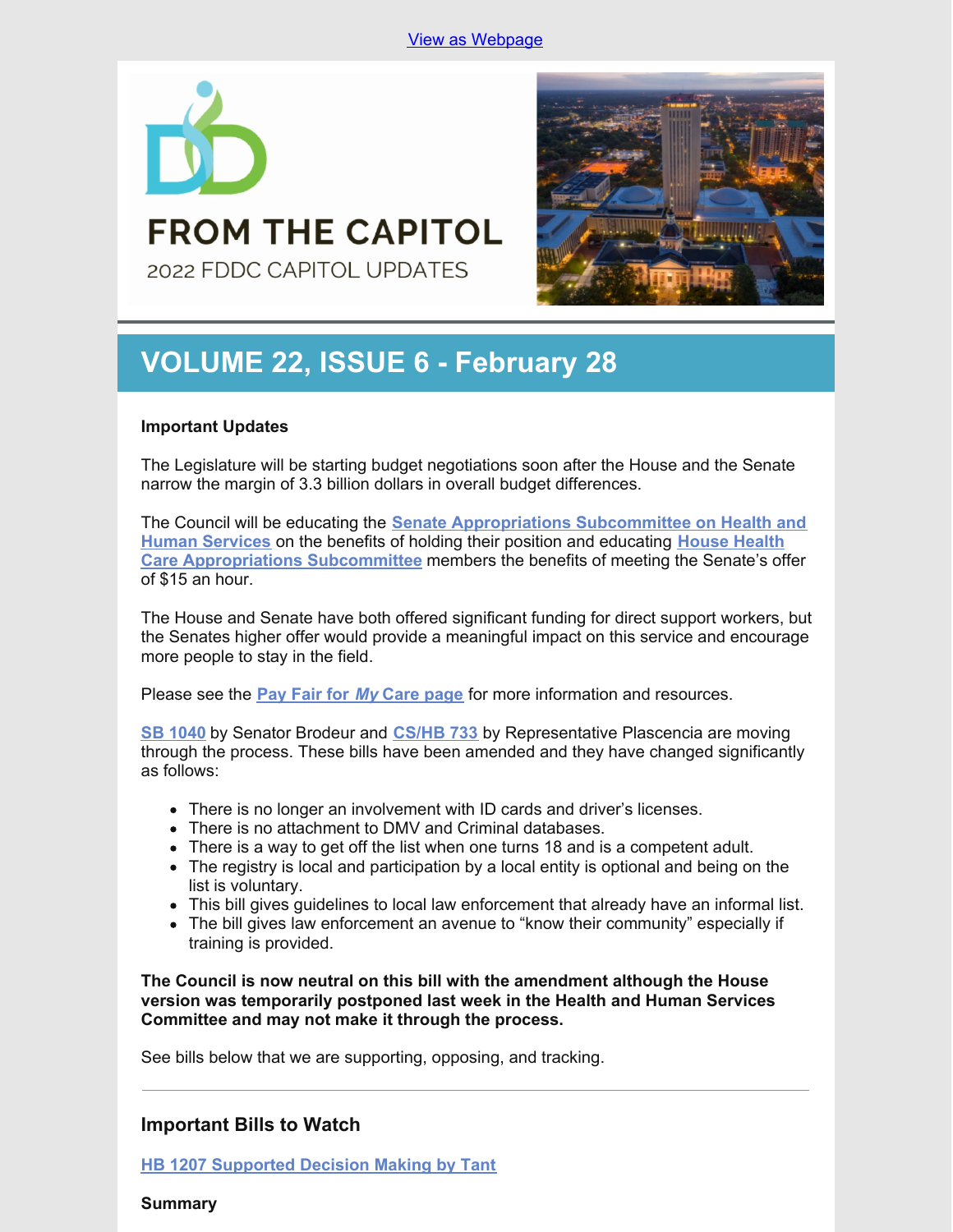This bill authorizes adults with disabilities to enter into supported decision-making agreements. Requires documentation of any effort to use decision-making options before seeking a guardian advocate, including entering into a supported decision-making agreement under s. 393.121, a durable power of attorney under chapter 709, or an advance directive under chapter 765. And prohibits use of such agreements as evidence of incapacity. The bill provides criteria for supporters; provides requirements for supported decision making agreements; and authorizes adults with disabilities who have guardian advocates to start supported decision-making agreements if approved by their guardian advocate. The bill revises requirements for petitions to appoint guardian advocates. **The Council supports this bill.**

## **Actions**

01/05/22 HOUSE - Filed 01/12/22 HOUSE - Referred to Children, Families & Seniors Subcommittee; Civil Justice & Property Rights Subcommittee; Health & Human Services Committee 01/25/22 HOUSE - Favorable with CS by Children, Families & Seniors Subcommittee; 15 Yeas, 0 01/26/22 HOUSE - ComCommittee Substitute Text (C1) Filed 01/28/22 HOUSE - Now in Civil Justice & Property Rights Subcommittee

# **Similar Bills**

**SB 1772 Supported Decision Making for Adults with [Disabilities](https://www.myfloridahouse.gov/Sections/Bills/billsdetail.aspx?BillId=76242&) by Torres, Jr.**

01/12/22 SENATE - Referred to Children, Families, and Elder Affairs; Appropriations; Rules.

## **SB 1704 Social Services Estimating [Conference](https://www.myfloridahouse.gov/Sections/Bills/billsdetail.aspx?BillId=76170) by Ausley**

#### **Summary**

This bill requires the Social Services Estimating Conference to develop The Social Services Estimating Conference shall develop information related to the iBudget system for the home-based and community-based Medicaid waiver services program and must include iBudget enrollment, the number of current waiver recipients, the size of the waiting list, the utilization rate of program services, and expenditure information that the conference determines is needed to plan for and project future budgets and the drawdown of federal matching funds. **The Council supports this bill.**

#### **Actions**

01/07/22 SENATE - Filed 01/12/22 SENATE - Referred to Children, Families, and Elder Affairs; Appropriations Subcommittee on Health and Human Services; Appropriations

#### **Identical Bills**

**HB 1569 Social Services Estimating [Conference](https://www.myfloridahouse.gov/Sections/Bills/billsdetail.aspx?BillId=76559&) by Smith (C)**

01/16/22 HOUSE - Now in Health Care Appropriations Subcommittee

**HB 235 Restraint of Students with Disabilities in Public Schools by Plasencia [CoSponsors:](https://www.myfloridahouse.gov/Sections/Bills/billsdetail.aspx?BillId=73355) Eskamani, Morales, Tant**

#### **Summary**

This bill prohibits school personnel from using mechanical restraint on students with disabilities. This does not apply to school resource officers, school safety officers, school guardians, or school security guards as described in s. 1006.12, who may use mechanical restraint in the exercise of their powers and duties to restrict students in grades 6 through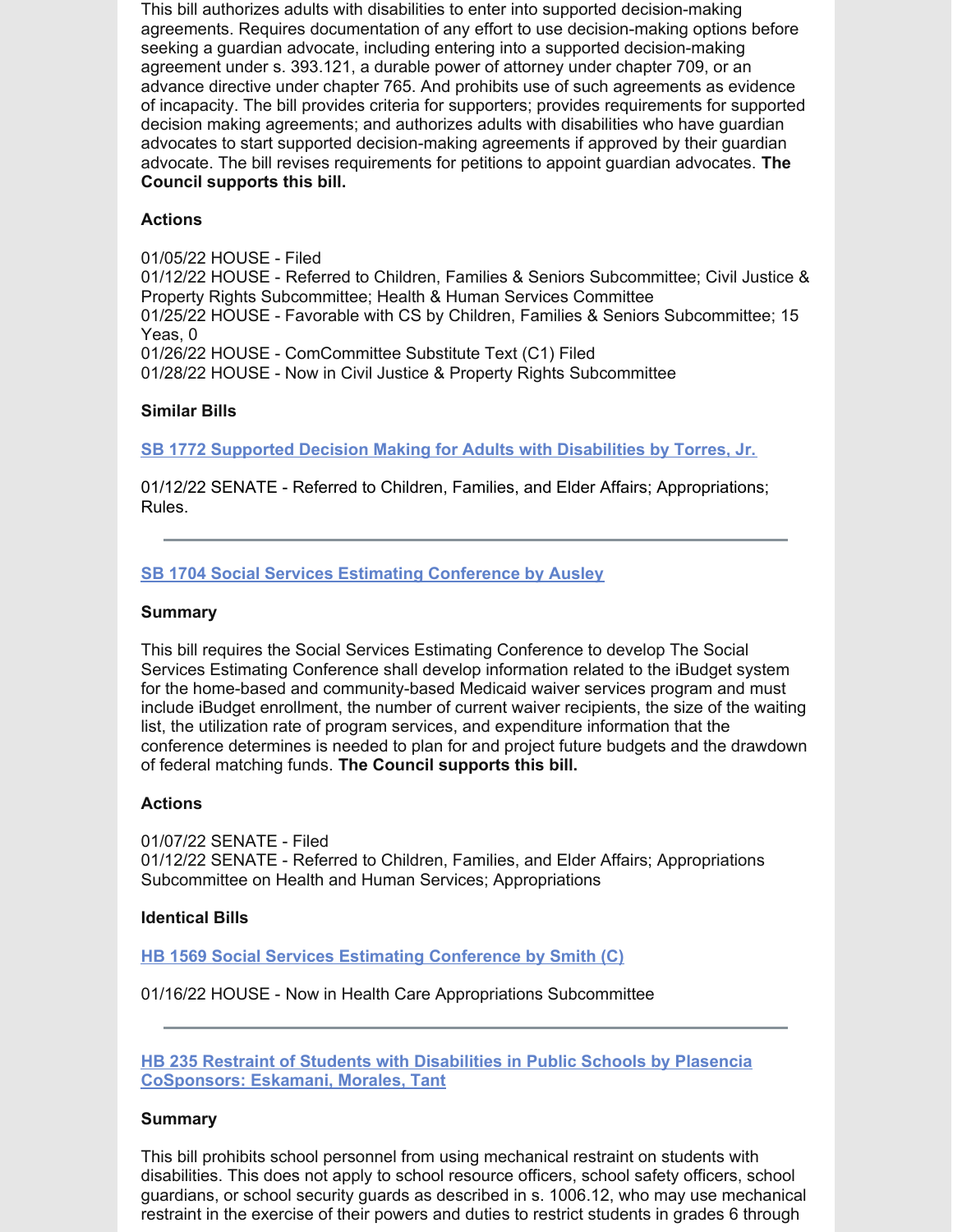#### 12. **The Council supports this bill.**

#### **Actions**

10/06/21 HOUSE - Filed. 10/22/21 HOUSE - Referred to Early Learning & Elementary Education Subcommittee; Secondary Education & Career Development Subcommittee; Education & Employment **Committee** 01/13/22 HOUSE - Favorable by Early Learning & Elementary Education Subcommittee; 17 Yeas, 0 Nays 01/27/22 HOUSE - Favorable by Secondary Education & Career Development Subcommittee; 15 Yeas, 0 Nays HOUSE Now in Education & Employment Committee 02/01/22 HOUSE - Favorable by Education & Employment Committee; 19 Yeas, 0 Nays HOUSE - Placed on Calendar, on 2nd reading 02/24/22 HOUSE - Now in Health Care Appropriations Subcommittee

## **Identical Bills**

**SB 0390 Restraint of Students with [Disabilities](https://www.myfloridahouse.gov/Sections/Bills/billsdetail.aspx?BillId=73330&) in Public Schools by Book**

02/23/22 SENATE - On Committee Agenda - Appropriations, 02/28/22, 10:30 a.m., 412K

**HB 15 Children with Developmental Delays by Tant and Hawkins [\(CO-SPONSORS\)](https://www.myfloridahouse.gov/Sections/Bills/billsdetail.aspx?BillId=73025) Arrington; Benjamin; Driskell; Eskamani; Goff-Marcil; Hunschofsky; Joseph; Learned; Morales; Plasencia; Skidmore; Toledo; Valdés; Williams; Woodson**

## **Summary**

This bill revises definition of term "exceptional student" to include additional students with developmental delays ages birth through 9 years or through the student's completion of grade 2, whichever occurs first(current law includes up to age 5). **The Council supports this bill.**

#### **Actions**

07/21/21 HOUSE - Filed. 09/17/21 HOUSE - Referred to Early Learning & Elementary Education Subcommittee; PreK-12 Appropriations Subcommittee; Education & Employment Committee 01/19/22 HOUSE - Favorable by Early Learning & Elementary Education Subcommittee; 13 Yeas, 0 Nays 02/03/22 HOUSE - Favorable by PreK-12 Appropriations Subcommittee; 13 Yeas, 0 Nays HOUSE - Now in Education & Employment Committee

HOUSE - Placed on Calendar, on 2nd reading

#### **Identical Bills**

**SB 0236 Children with Developmental Delays by Jones [\(CO-SPONSORS\)](https://www.myfloridahouse.gov/Sections/Bills/billsdetail.aspx?BillId=73164&) Ausley; Powell; Berman; Taddeo** SENATE - Placed on Special Order Calendar, 03/01/22

## **HB 155 Certificates of Completion by Valdes [\(CO-SPONSORS\)](https://www.myfloridahouse.gov/Sections/Bills/billsdetail.aspx?BillId=73206) Benjamin; Hart; Morales**

#### **Summary**

This bill provides students who have been awarded certificate of completion are eligible to enroll in workforce education programs. The bill also requires identification of such programs by Charter Technical Career Centers and the bill requires students who will be awarded certificate of completion to be advised of their educational options. **The Council**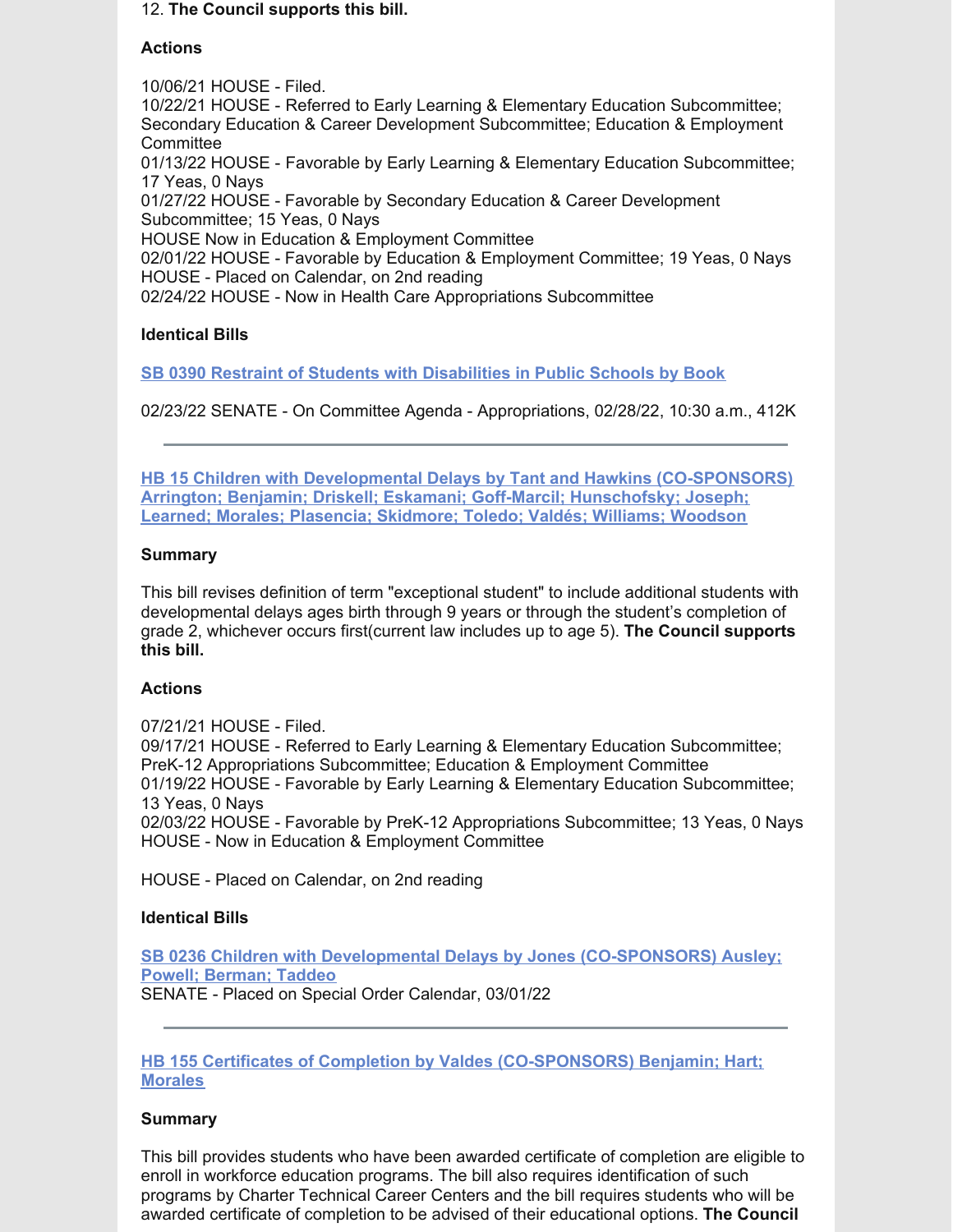#### **supports this bill.**

## **Actions**

09/21/21 HOUSE - Filed. 09/29/21 HOUSE - Referred to Secondary Education & Career Development Subcommittee, Education & Employment Committee 01/27/22 HOUSE - Favorable by Secondary Education & Career Development Subcommittee; 15 Yeas, 0 Nays HOUSE - Now in Education & Employment Committee

HOUSE - Placed on Calendar, on 2nd reading

#### **Identical Bills**

**SB 1068 Certificates of [Completion](https://www.myfloridahouse.gov/Sections/Bills/billsdetail.aspx?BillId=75103&) by Jones** 02/02/22 SENATE - Now in Commerce and Tourism

## **SB 1040 Registry of Persons with Special Needs by [Brodeur-linked](https://www.myfloridahouse.gov/Sections/Bills/billsdetail.aspx?BillId=74991) to SB 1042**

#### **Summary**

This bill is cited as the "Protect Our Loved Ones Act" and requires the Agency for Persons with Disabilities to develop and maintain a database, to be known as the Registry of Persons with Special Needs, of persons who may have developmental, psychological, or other disabilities or conditions that may be relevant to their interactions with law enforcement officers. Parents, guardians, and caregivers may enroll in the registry a person of any age with any type of developmental, psychological, or other disability or condition, including, but not limited to, autism spectrum disorder, Alzheimer's disease, dementia, bipolar disorder, and Down syndrome. Persons may also enroll themselves if they are 18 years of age or older.

The Department of Law Enforcement shall provide information from the registry to law enforcement officers to assist officers in the performance of their official duties. The registry shall provide such relevant information to a law enforcement officer engaged in his or her official duties upon an officer's request made through the Florida Crime Information Center.

*HB 733 became a proposed committee bill PCS733 and changed considerably HB 733 has been replaced with PCS 733. Now, instead of an APD list, if an individual receives the "D" identifier on his or her identification card, such information shall be included through the Driver and Vehicle Information Database and available through the Florida Crime Information Center system. This could interfere with an individual's employment by being on a criminal database and there doesn't appear to be a way to get off the criminal database.*

**UPDATE!!** SB 1040 by Senator Brodeur and CS/HB 733 by Representative Plascencia are moving through the process. These bills have been amended and they have changed significantly as follows:

- There is no longer an involvement with ID cards and driver's licenses.
- There is no attachment to DMV and Criminal databases.
- There is a way to get off the list when one turns 18 and is a competent adult.
- The registry is local and participation by a local entity is optional and being on the list is voluntary.
- This bill gives guidelines to local law enforcement that already have an informal list.
- The bill gives law enforcement an avenue to "know their community" especially if training is provided.

**The Council is neutral on this bill with the amendment.**

#### **Actions**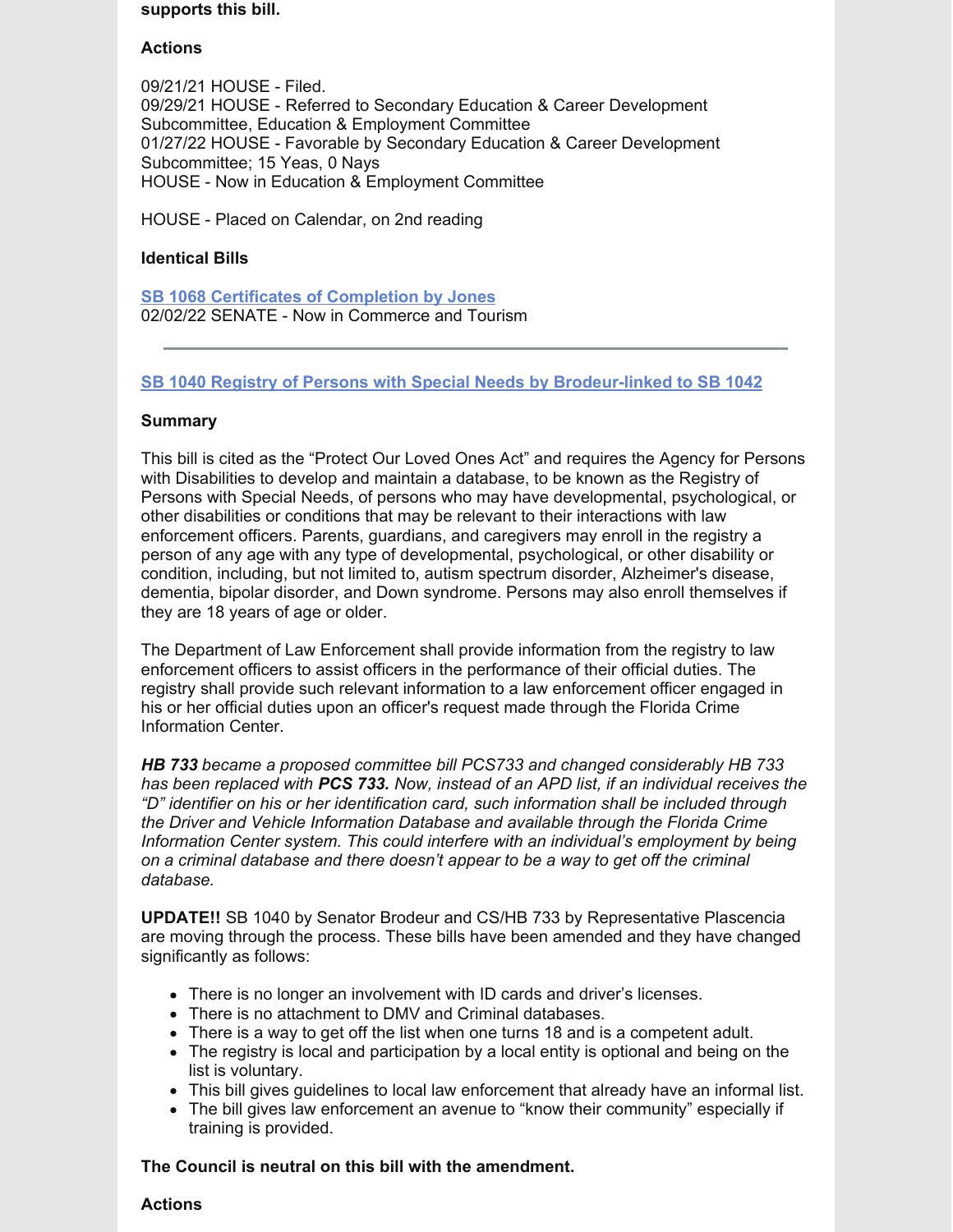11/23/21 SENATE - Filed. 12/13/21 SENATE - Referred to Children, Families, and Elder Affairs; Appropriations Subcommittee on Health and Human Services; Appropriations 02/08/22 SENATE - Favorable with CS by Children, Families, and Elder Affairs; 7 Yeas, 1 Nay 02/09/22 SENATE - Committee Substitute Text (C1) Filed 02/24/22 SENATE - Now in Appropriations SENATE - On Committee agenda - Appropriations, 02/28/22, 10:30 am, 412K

## **Identical Bills**

**HB 0733 Registry of Persons with Special Needs by [Plasencia](https://www.myfloridahouse.gov/Sections/Bills/billsdetail.aspx?BillId=75034&)** 02/23/22 HOUSE - Temporarily Postponed by Health & amp: Human Services Committee

## **Linked Bills**

**SB 1042 Public [Records/Registry](https://www.myfloridahouse.gov/Sections/Bills/billsdetail.aspx?BillId=74990&) of Persons with Special Needs by Brodeur**

#### **Summary**

This bill provides an exemption from public records requirements for all records, data, information, correspondence, and communications relating to the enrollment of persons in the registry of persons with special needs and authorizes law enforcement agencies, county emergency management agencies, and local fire departments to further disclose confidential and exempt information under certain circumstances. The bill provides for future legislative review and repeal of the exemption if there is a statement of public necessity.

## **Actions**

11/23/21 SENATE - Filed

12/13/21 SENATE - Referred to Children, Families, and Elder Affairs; Appropriations Subcommittee on Health and Human Services; Appropriations 02/08/22 SENATE - Favorable with CS by Children, Families, and Elder Affairs; 8 Yeas, 0 **Navs** 02/09/22 SENATE - Committee Substitute Text (C1) Filed 02/11/22 SENATE - Now in Appropriations Subcommittee on Health and Human Services 02/24/22 SENATE - Now in Appropriations

SENATE - On Committee agenda - Appropriations, 02/28/22, 10:30 am, 412K - PC S

# **Identical Bill**

**HB 0735 Pub. [Rec./Registry](https://www.myfloridahouse.gov/Sections/Bills/billsdetail.aspx?BillId=75035&) of Persons with Special Needs by Plasencia**

12/13/21 HOUSE - Now in Children, Families & Seniors Subcommittee

# **SB 1692 [Medicaid](https://www.myfloridahouse.gov/Sections/Bills/billsdetail.aspx?BillId=76163) Buy-in Program by Pizzo**

#### **Summary**

This bill requires the Agency for Health Care Administration to establish and implement a Medicaid buy-in program for certain individuals with disabilities. The bill provides requirements for the program and requires the agency to seek federal waiver approval or submit any state plan amendments necessary to implement the program. The bill requires the agency to implement the program upon receiving federal approval.

# **Actions**

01/06/22 SENATE - Filed 01/12/22 SENATE - Referred to Health Policy; Appropriations Subcommittee on Health and Human Services; Appropriations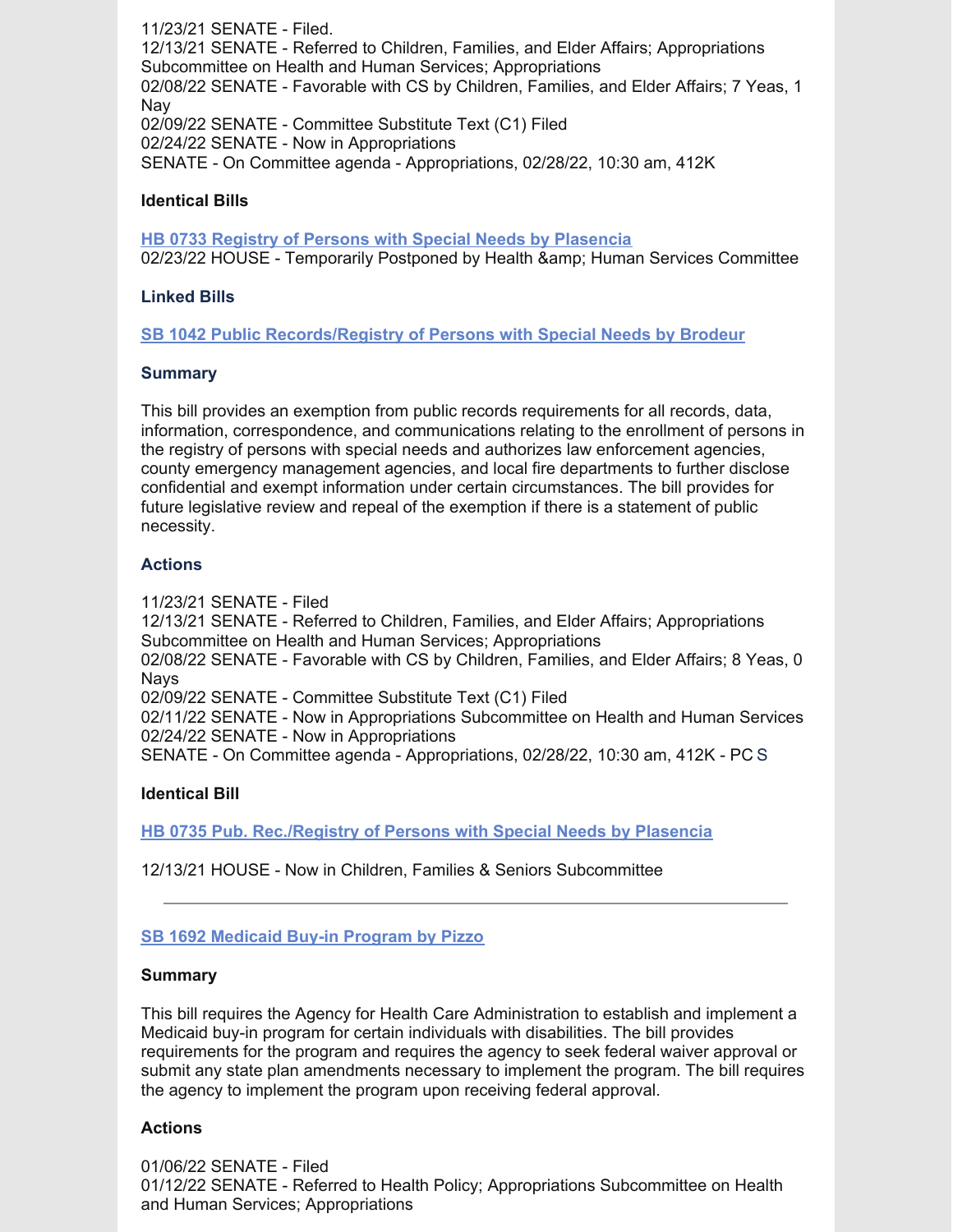#### **Identical Bills**

**HB 0675 Medicaid Buy-in Program by Woodson and Smith, C. [\(CO-SPONSORS\)](https://www.myfloridahouse.gov/Sections/Bills/billsdetail.aspx?BillId=74798&) Morales; Valdés** 12/13/21 HOUSE - Now in Finance & Facilities Subcommittee

**SB 1822 [Medicaid](https://www.myfloridahouse.gov/Sections/Bills/billsdetail.aspx?BillId=76281&) Buy-in Program by Jones**

1/12/22 SENATE - Referred to Health Policy; Appropriations Subcommittee on Health and Human Services; Appropriations

**SB 414 Family [Caregiver](https://www.myfloridahouse.gov/Sections/Bills/billsdetail.aspx?BillId=73361&) Certified Nursing Assistant Program by Powell Co-Sponsors: Book**

#### **Summary**

This bill Requires the Board of Nursing, in consultation with the Agency for Health Care Administration, to develop a program to train and certify family caregivers as certified nursing assistants for a specified purpose. The bill authorizes family caregivers who complete the program to take the nursing assistant competency examination. The bill also provides that caregivers who pass the examination are eligible for certification as a nursing assistant.

#### **Actions**

10/07/21 SENATE - Filed 10/13/21 SENATE - Referred to Health Policy; Appropriations Subcommittee on Health and Human Services; Appropriations 12/02/21 SENATE - Favorable by Health Policy; 7 Yeas, 0 Nays SENATE Now in Appropriations Subcommittee on Health and Human Services

#### **Identical Bills**

**HB 0209 Family [Caregiver](https://www.myfloridahouse.gov/Sections/Bills/billsdetail.aspx?BillId=73306) Certified Nursing Assistant Program by Silvers** 10/06/21 HOUSE - Now in Finance & Facilities Subcommittee

**HB 987 In-person Visitation by Essential Caregivers by Shoaf [CoSponsors:](https://www.myfloridahouse.gov/Sections/Bills/billsdetail.aspx?BillId=75784) Eskamani, Salzman**

#### **Summary**

This bill provides that a resident or client of residential facility, developmental disabilities center, direct service provider, nursing home facility, or assisted living facility has the right to designate an essential caregiver for in-person visits. The bill requires APD and AHCA, as applicable, to develop guidelines and adopt rules relating to essential caregivers.

#### **Actions**

12/20/21 HOUSE - Filed 01/07/22 HOUSE - Referred to Finance & Facilities Subcommittee; Children, Families & Seniors Subcommittee; Health & Human Services Committee HOUSE Now in Finance & Facilities Subcommittee 01/27/22 HOUSE - Favorable with CS by Finance & Facilities Subcommittee; 17 Yeas, 0 **Navs** 02/03/22 HOUSE - Favorable by Children, Families & Seniors Subcommittee; 14 Yeas, 0 **Navs** HOUSE Now in Health & Human Services Committee

#### **Compare Bills**